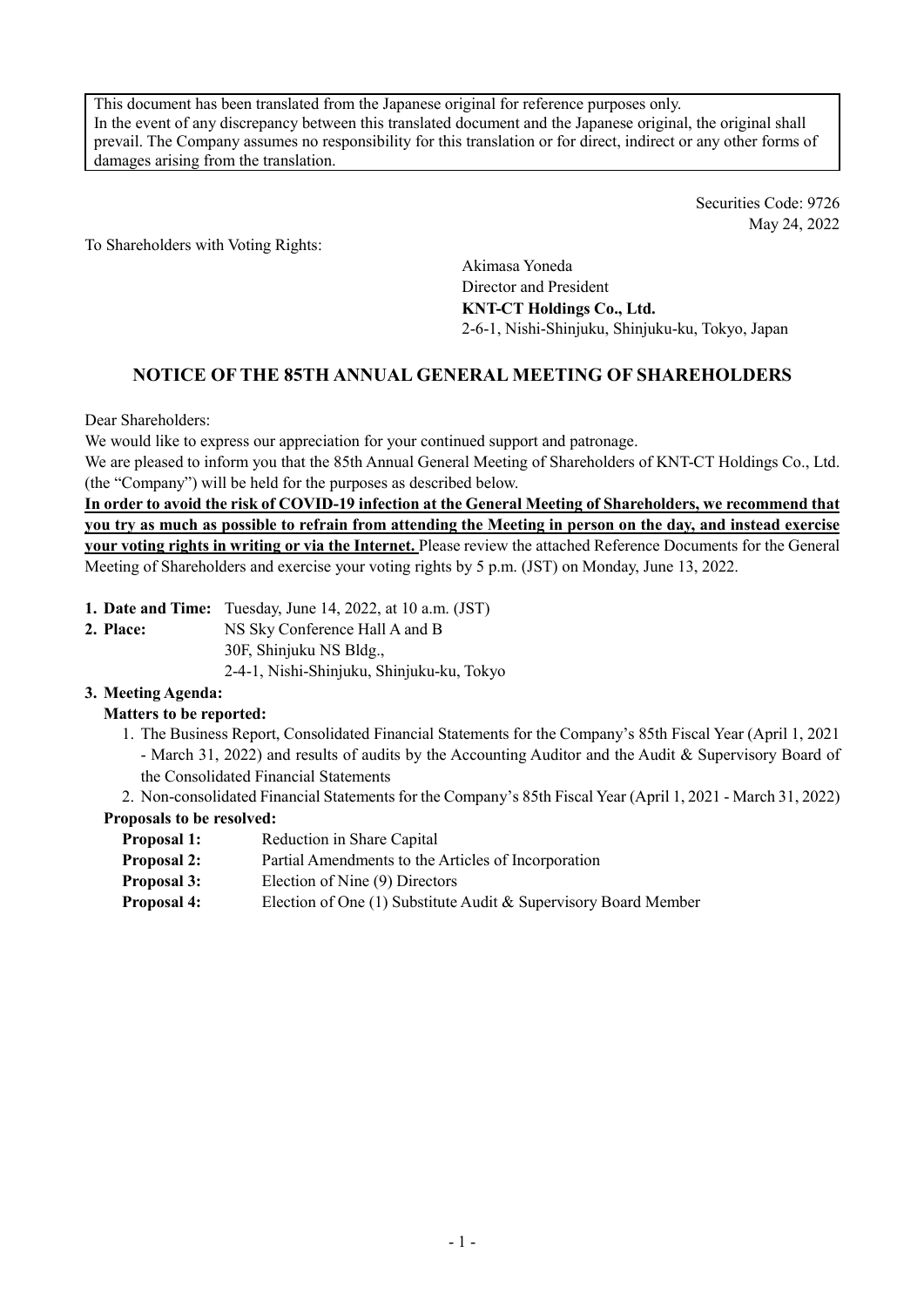### **4. Other Matters Related to this Notice:**

Of the documents required to be provided with this Notice, the Summary of the System for Ensuring the Appropriateness of Business Activities and Status of its Operation, which is a part of the Business Report, the Consolidated Statements of Changes to Stockholders' Equity and the Notes to the Consolidated Financial Statements, which are part of the Consolidated Financial Statements, and the Non-consolidated Statements of Changes to Stockholders' Equity and the Notes to the Non-consolidated Financial Statements, which are part of the Non-consolidated Financial Statements, have been posted on the Company's website (https://www.kntcthd.co.jp/ir/soukai.html) in accordance with laws and regulations and Article 15 of the Company's Articles of Incorporation, and therefore are not included in this Notice.

The Business Report, Consolidated Financial Statements and the Non-consolidated Financial Statements appended to this Notice are part of the Business Report, Consolidated Financial Statements and the Nonconsolidated Financial Statements audited by the Accounting Auditor and the Audit & Supervisory Board when preparing the Financial Audit Report and the Audit Report, respectively.

- When attending the meeting, please submit the enclosed Voting Rights Exercise Form to the reception.
- Any revisions to the Reference Documents for the General Meeting of Shareholders, Business Report, Consolidated Financial Statements or Non-consolidated Financial Statements will be posted on the Company's website as described above.
- **The Company will take necessary measures to prevent COVID-19 infection depending on the situation of the spread of COVID-19 infection as of the day of the General Meeting of Shareholders. In addition, we kindly ask you to check the Company's website as described above, where we will notify you of any major changes, if any, in the operation of the General Meeting of Shareholders due to future circumstances.**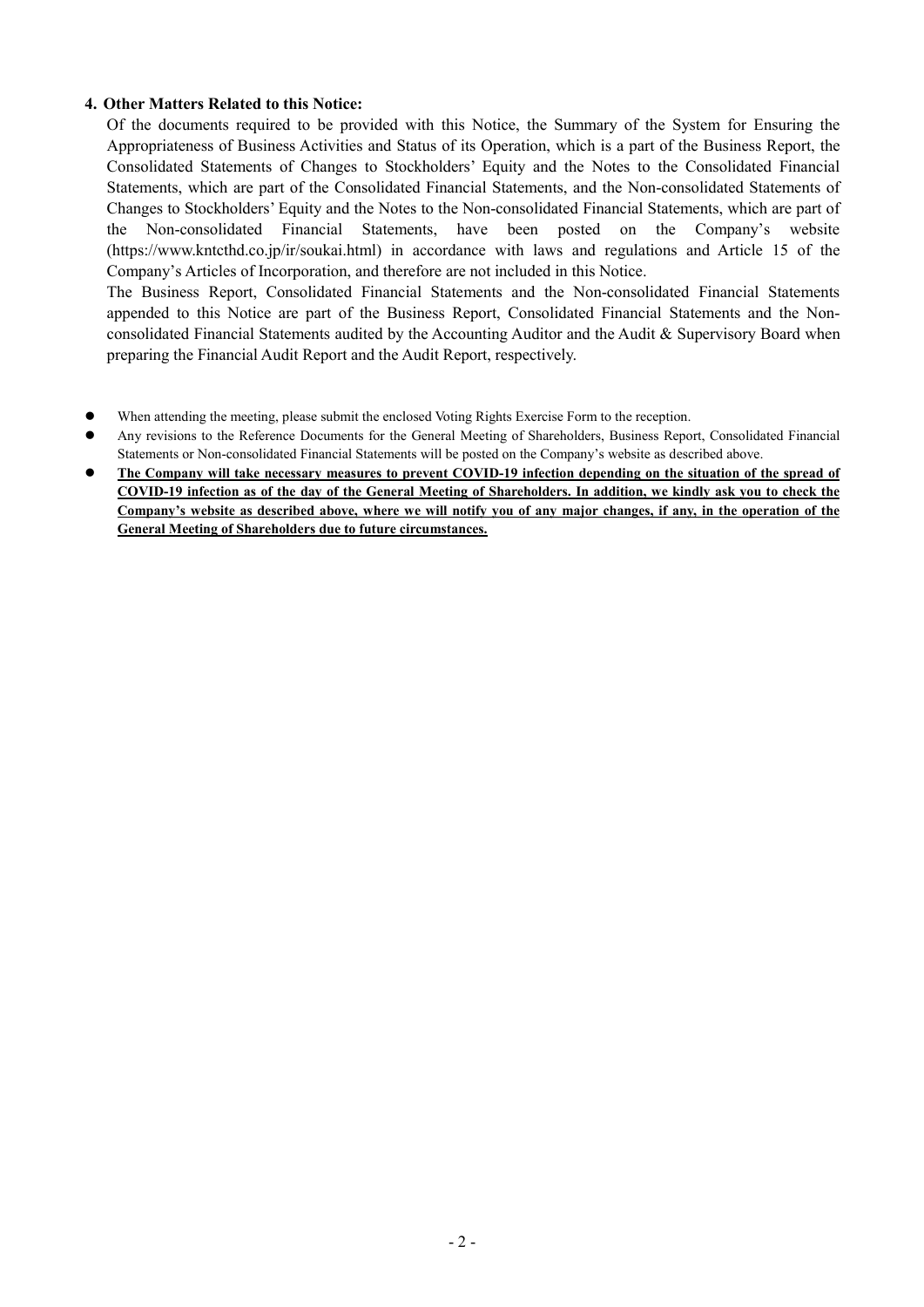## **Reference Documents for the General Meeting of Shareholders**

#### **Proposals and Reference Information**

**Proposal No. 1** Reduction in Share Capital

Based on the provisions of Article 447, paragraph (1) of the Companies Act, we would like to reduce the amount of capital by the following in order to ensure flexibility and mobility in future capital policy.

In addition, this bill transfers accounts in the net assets section of the balance sheet, and there is no change in the amount of net assets of the Company. In addition, since the total number of issued shares will not be changed, it will not affect the number of shares held by shareholders or the amount of net assets per share.

- 1. The amount of capital to decrease The amount of capital ¥8,041,529,647 will be reduced by ¥7,941,529,647 to ¥100,000,000, and the entire amount of capital to be reduced will be transferred to other capital surplus.
- 2. The date on which a decrease in the amount of capital July 31, 2022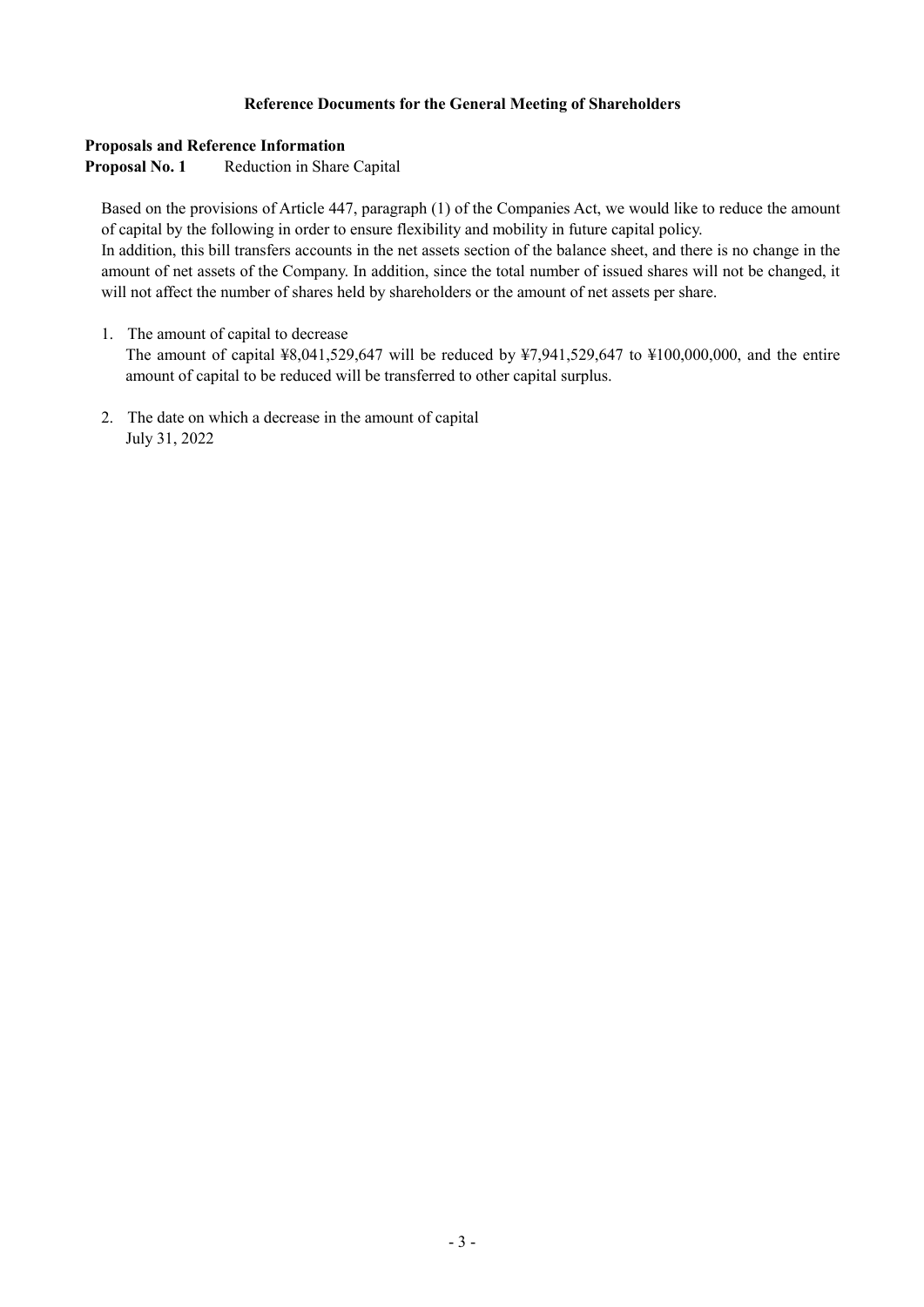### **Proposal No. 2** Partial Amendments to the Articles of Incorporation

1. Reasons for the amendments

Since the revised provisions provided for in the proviso to Article 1 of the Supplementary Provisions of the Act Partially Amending the Companies Act (Act No. 70 of 2019) are to be enforced on September 1, 2022, the Company proposes to make the following changes to its Articles of Incorporation in preparation for the introduction of the system for providing informational materials for the general meeting of shareholders in electronic format.

- (1) Article 15, paragraph 1 in "Proposed Amendments" below will stipulate that the Company shall take measures for providing information that constitutes the content of reference documents for the general meeting of shareholders, etc. in electronic format.
- (2) Article 15, paragraph 2 in "Proposed Amendments" below will establish the provision to limit the scope of the items to be stated in the paper-based documents to be delivered to shareholders who requested the delivery of paper-based documents.
- (3) Since the provisions for Internet Disclosure and Deemed Provision of Reference Documents for the General Meeting of Shareholders, Etc. (Article 15 of the Current Articles of Incorporation) will no longer be required, they will be deleted.
- (4) Accompanying the aforementioned establishment and deletion of provisions, supplementary provisions regarding the effective date, etc. will be established.

### 2. Details of the amendments

The details of the amendments are as follows:

(Amendments are underlined.)

| Current Articles of Incorporation                                                                                                                                                                                                                                                                                                                                                                                                                                                                                                                                                                                                                   | Proposed Amendments                                                                                                                                                                                                                                                                                                                                    |
|-----------------------------------------------------------------------------------------------------------------------------------------------------------------------------------------------------------------------------------------------------------------------------------------------------------------------------------------------------------------------------------------------------------------------------------------------------------------------------------------------------------------------------------------------------------------------------------------------------------------------------------------------------|--------------------------------------------------------------------------------------------------------------------------------------------------------------------------------------------------------------------------------------------------------------------------------------------------------------------------------------------------------|
| (Internet Disclosure and Deemed Provision of Reference)<br>Documents for the General Meeting of Shareholders, Etc.)<br>Article 15<br>When the Company convenes a general meeting of<br>shareholders, if it discloses information that is to be<br>stated or presented in the reference documents for the<br>general meeting of shareholders, business report,<br>financial statements and consolidated financial<br>statements through the internet in accordance with the<br>provisions prescribed by the Ministry of Justice Order,<br>it may be deemed that the Company has provided this<br>information to shareholders.<br>(Newly established) | (Deleted)<br>(Measures, etc. for Providing Information in Electronic<br>Format)<br>Article 15<br>(i) When the Company convenes a general meeting of<br>shareholders, it shall take measures for providing<br>information that constitutes the content of reference<br>documents for the general meeting of shareholders, etc.<br>in electronic format. |
|                                                                                                                                                                                                                                                                                                                                                                                                                                                                                                                                                                                                                                                     | (ii) Among items for which the measures for providing<br>information in electronic format will be taken, the<br>Company may exclude all or some of those items<br>designated by the Ministry of Justice Order from                                                                                                                                     |
|                                                                                                                                                                                                                                                                                                                                                                                                                                                                                                                                                                                                                                                     | statements in the paper-based documents to be<br>delivered to shareholders who requested the delivery of<br>paper-based documents by the record date of voting<br>rights.                                                                                                                                                                              |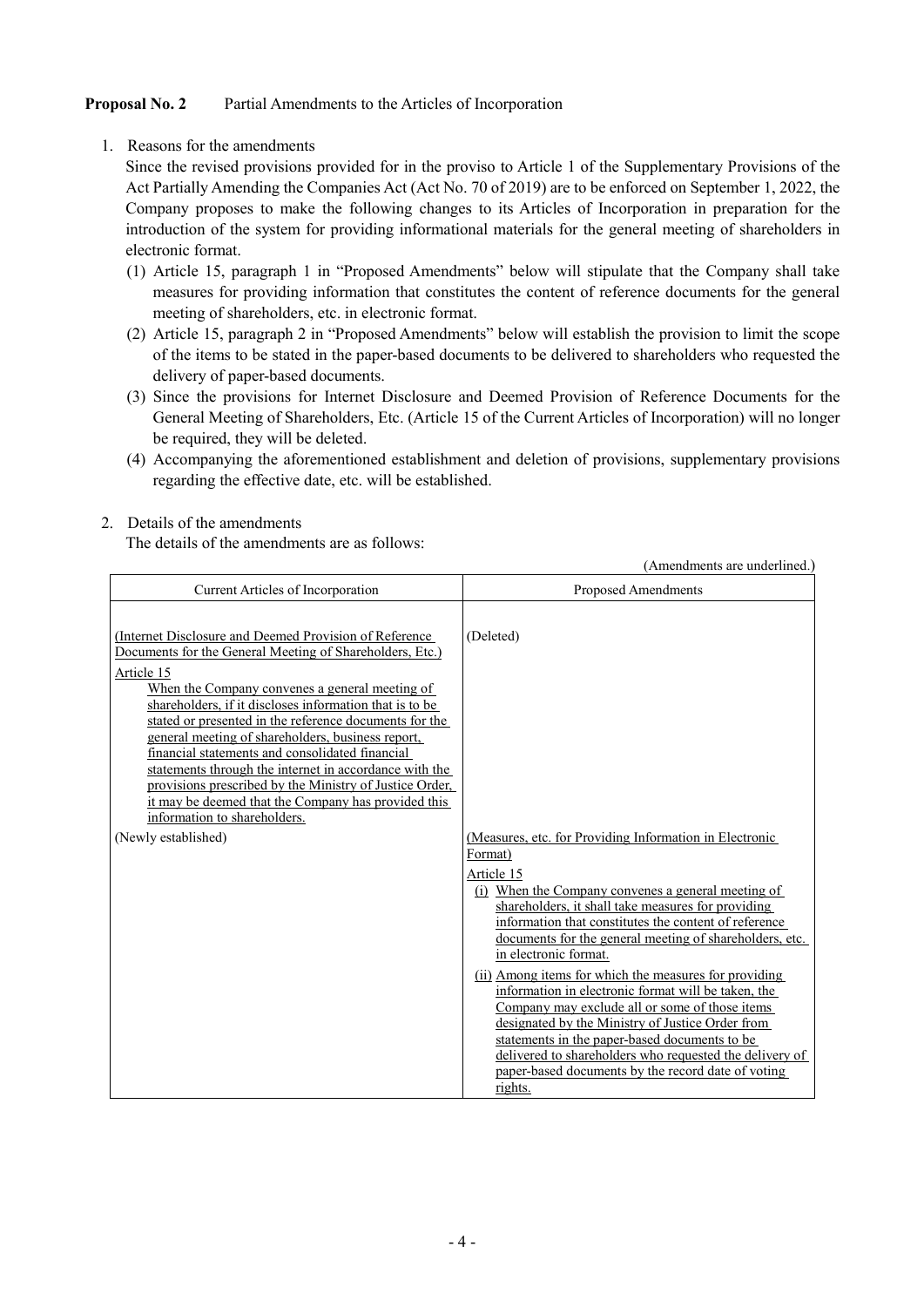| Current Articles of Incorporation | <b>Proposed Amendments</b>                                                                                                                                                                                                                                                                                                                                                                                                                                                                                                                                                                                                                                                                                                                                                                                                                                                                                                                                                                                                                                                                                                                                        |  |  |
|-----------------------------------|-------------------------------------------------------------------------------------------------------------------------------------------------------------------------------------------------------------------------------------------------------------------------------------------------------------------------------------------------------------------------------------------------------------------------------------------------------------------------------------------------------------------------------------------------------------------------------------------------------------------------------------------------------------------------------------------------------------------------------------------------------------------------------------------------------------------------------------------------------------------------------------------------------------------------------------------------------------------------------------------------------------------------------------------------------------------------------------------------------------------------------------------------------------------|--|--|
| (Newly established)               | <b>Supplementary Provisions</b><br>1. The amendment to the Articles of Incorporation<br>pertaining to Article 15 shall be effective from<br>September 1, 2022, which is the date of enforcement of<br>the revised provisions provided for in the proviso to<br>Article 1 of "the Supplementary Provisions of the Act<br>Partially Amending the Companies Act" (Act No. 70 of<br>2019) (hereinafter referred to as the "Date of<br>Enforcement").<br>2. Notwithstanding the provision of the preceding<br>paragraph, Article 15 of the Articles of Incorporation<br>Internet Disclosure and Deemed Provision of Reference<br>Documents for the General Meeting of Shareholders,<br>Etc.) shall remain effective regarding any general<br>meeting of shareholders (including class general<br>meetings of shareholders; the same shall apply<br>hereinafter) held on a date within six months from the<br>Date of Enforcement.<br>These Supplementary Provisions shall be deleted on the<br>date when six months have elapsed from the Date of<br>Enforcement or three months have elapsed from the date<br>of the general meeting of shareholders in the preceding |  |  |
|                                   | paragraph, whichever is later.                                                                                                                                                                                                                                                                                                                                                                                                                                                                                                                                                                                                                                                                                                                                                                                                                                                                                                                                                                                                                                                                                                                                    |  |  |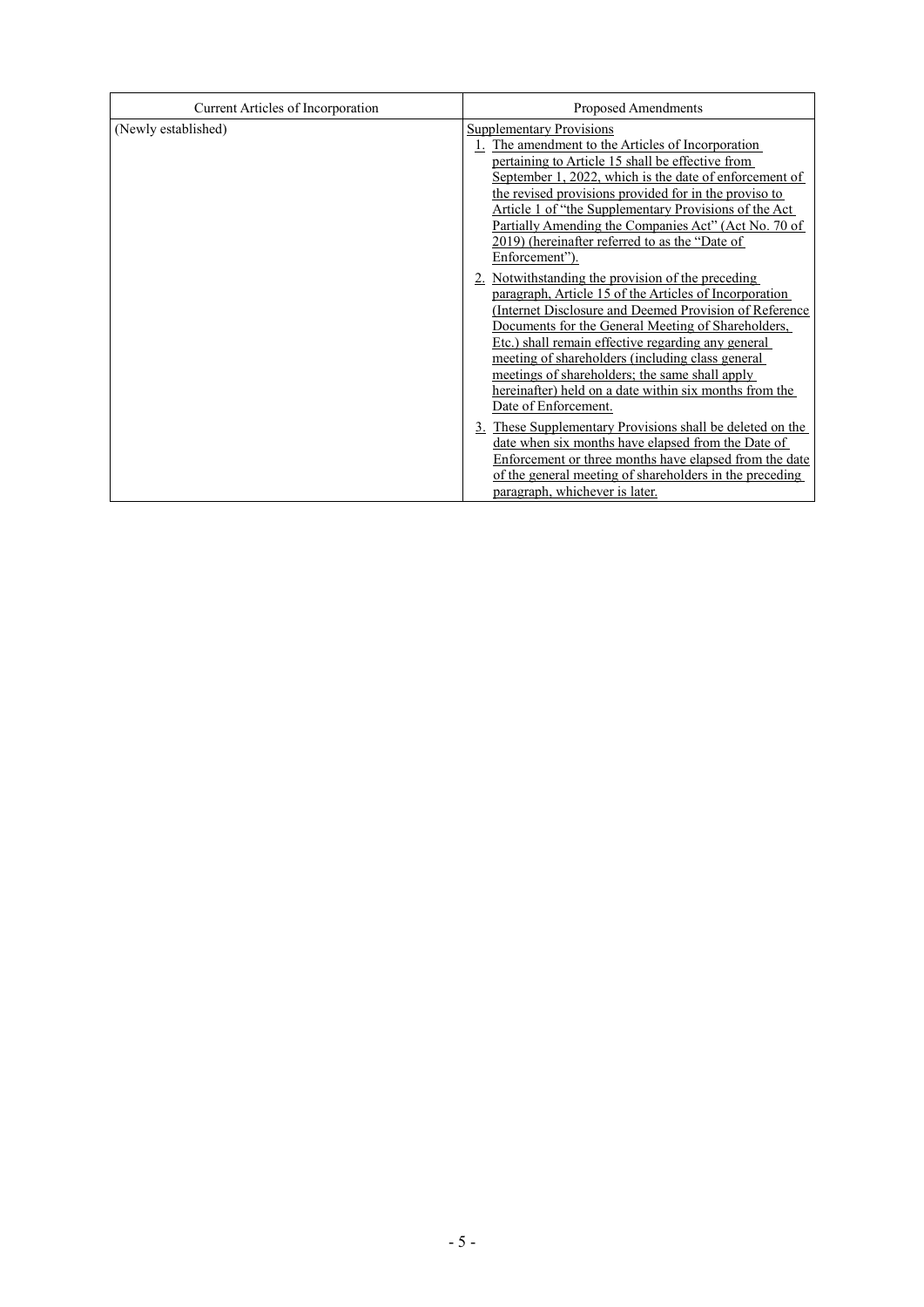# **Proposal No. 3** Election of Nine (9) Directors

The terms of office of all eight current Directors will expire at the conclusion of this meeting. Therefore, the Company proposes to increase the number of Directors by one, and requests the election of nine Directors. The candidates for Director are as follows:

| Candidate<br>No. | Name               |                                        | Current position and responsibility<br>in the Company                                                   | Attendance at Board of<br>Directors meetings     |
|------------------|--------------------|----------------------------------------|---------------------------------------------------------------------------------------------------------|--------------------------------------------------|
| 1                | Akimasa Yoneda     | Reelection                             | Director and President                                                                                  | 12 of 12 meetings<br>(Attendance rate: 100%)     |
| $\overline{2}$   | Yoshinobu Koyama   | Reelection                             | Senior Managing Director<br>In charge of President's Office                                             | 12 of 12 meetings<br>(Attendance rate: 100%)     |
| 3                | Sadayuki Miyake    | Reelection                             | Senior Managing Director<br>In charge of Accounting Department                                          | 12 of 12 meetings<br>(Attendance rate: 100%)     |
| 4                | Shinichi Nishimoto | Reelection                             | Managing Director<br>In charge of General Affairs & Public<br>Relations Department and Audit Department | 11 of 12 meetings<br>(Attendance rate: 91%)      |
| 5                | Shuichi Uryu       | Reelection                             | Managing Director<br>In charge of IT Planning Department                                                | 12 of 12 meetings<br>(Attendance rate: 100%)     |
| 6                | Tetsuya Kobayashi  | Reelection                             | Director                                                                                                | 11 of 12 meetings<br>(Attendance rate: 91%)      |
| 7                | Hiroshi Takahashi  | Reelection<br>Outside<br>Independent   | Director                                                                                                | 11 of 12 meetings<br>(Attendance rate: 91%)      |
| 8                | Yasunori Hori      | Reelection<br>Outside<br>Independent   | Director                                                                                                | 12 of 12 meetings<br>(Attendance rate: $100\%$ ) |
| 9                | Yusuke Kawasaki    | New election<br>Outside<br>Independent | Audit & Supervisory Board Member                                                                        | 12 of 12 meetings<br>(Attendance rate: 100%)     |

Reelection Candidate for Director to be reelected

Outside Candidate for outside Director

Independent Candidate for independent officer as defined by the securities exchange

New election Candidate for Director to be newly elected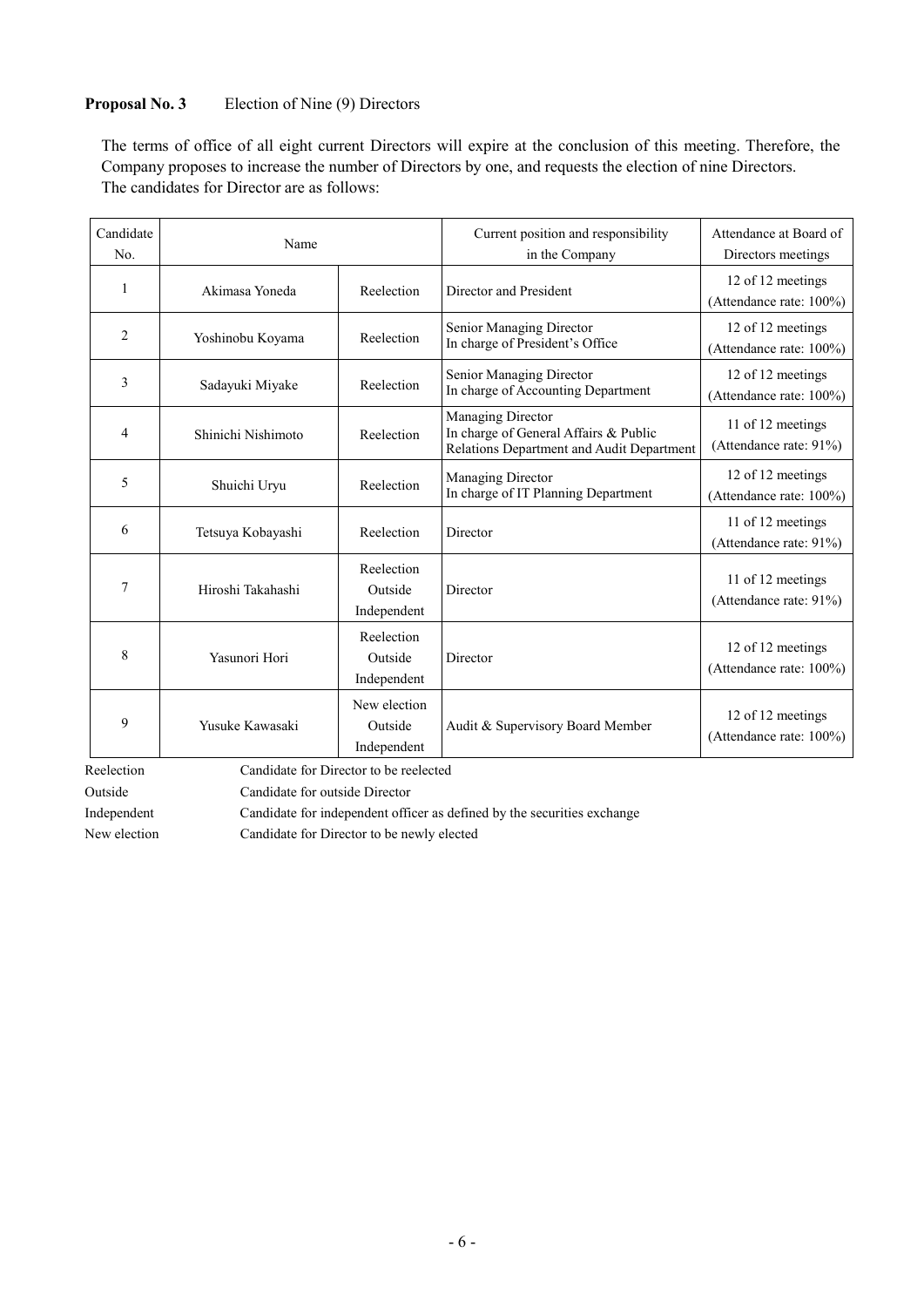| Candidate    | Name                                                                                                            |                    |                                                                                                                                                                              | Number of the    |  |  |
|--------------|-----------------------------------------------------------------------------------------------------------------|--------------------|------------------------------------------------------------------------------------------------------------------------------------------------------------------------------|------------------|--|--|
| No.          | (Date of birth)                                                                                                 |                    | Career summary and position in the Company                                                                                                                                   | Company's shares |  |  |
|              |                                                                                                                 |                    |                                                                                                                                                                              | owned            |  |  |
|              |                                                                                                                 | Apr. 1982          | Joined Kintetsu Railway Co., Ltd. (currently                                                                                                                                 |                  |  |  |
|              |                                                                                                                 |                    | Kintetsu Group Holdings Co., Ltd.)                                                                                                                                           |                  |  |  |
|              |                                                                                                                 | May 2004           | Director of Kintetsu Enterprises Company of<br>America                                                                                                                       |                  |  |  |
|              |                                                                                                                 | Sept. 2008         | Director and President of Kintetsu Enterprises<br>Company of America                                                                                                         |                  |  |  |
|              |                                                                                                                 | June 2012          | Director and General Manager of Planning<br>Department of Planning and Sales Division of<br>Kintetsu Hotel Systems, Inc. (currently                                          |                  |  |  |
|              |                                                                                                                 | Dec. 2013          | Kintetsu Miyako Hotels International, Inc.)<br>Director and General Manager of Sheraton<br>Miyako Hotel Osaka of Kintetsu Hotel                                              |                  |  |  |
|              |                                                                                                                 | Apr. 2015          | Systems, Inc.<br>Managing Director and General Manager of<br>The Westin Miyako Kyoto of Kintetsu Hotel<br>Systems, Inc.                                                      |                  |  |  |
|              | Akimasa Yoneda<br>(February 12, 1960)                                                                           | July 2015          | Managing Director and Manager of Ise-Shima<br>Summit Planning Office of Kintetsu Hotel                                                                                       | 8,800            |  |  |
|              | Reelection                                                                                                      |                    | Systems, Inc.                                                                                                                                                                |                  |  |  |
| $\mathbf{1}$ |                                                                                                                 | June 2016          | Director and Managing Executive Officer in                                                                                                                                   |                  |  |  |
|              |                                                                                                                 |                    | charge of Business Development and Group<br>Cooperation Promotion Div. of Kintetsu Group<br>Holdings Co., Ltd.                                                               |                  |  |  |
|              |                                                                                                                 | June 2018          | Director and Managing Executive Officer in<br>charge of Business Development Div.<br>(Overseas Business), Tokyo Office, Nagoya<br>Office and Taipei Office of Kintetsu Group |                  |  |  |
|              |                                                                                                                 |                    | Holdings Co., Ltd.                                                                                                                                                           |                  |  |  |
|              |                                                                                                                 | June 2019          | Director and President of the Company                                                                                                                                        |                  |  |  |
|              |                                                                                                                 |                    | (incumbent)                                                                                                                                                                  |                  |  |  |
|              |                                                                                                                 |                    | [Significant concurrent positions outside the Company]                                                                                                                       |                  |  |  |
|              |                                                                                                                 |                    | Representative Director of KNT Co., Ltd.                                                                                                                                     |                  |  |  |
|              |                                                                                                                 |                    | Representative Director of Club Tourism International Inc.                                                                                                                   |                  |  |  |
|              |                                                                                                                 |                    | Representative Director of Kinki Nippon Tourist Corporate                                                                                                                    |                  |  |  |
|              |                                                                                                                 | Business Co., Ltd. |                                                                                                                                                                              |                  |  |  |
|              | [Reasons for nomination as candidate for Director]                                                              |                    |                                                                                                                                                                              |                  |  |  |
|              | Akimasa Yoneda is responsible for management of the Group as Director and President based on his broad range of |                    |                                                                                                                                                                              |                  |  |  |
|              |                                                                                                                 |                    | experience and extensive knowledge. Upon comprehensive consideration of his knowledge, capabilities, personality                                                             |                  |  |  |
|              | and other attributes, the Company has determined that he is qualified for the position.                         |                    |                                                                                                                                                                              |                  |  |  |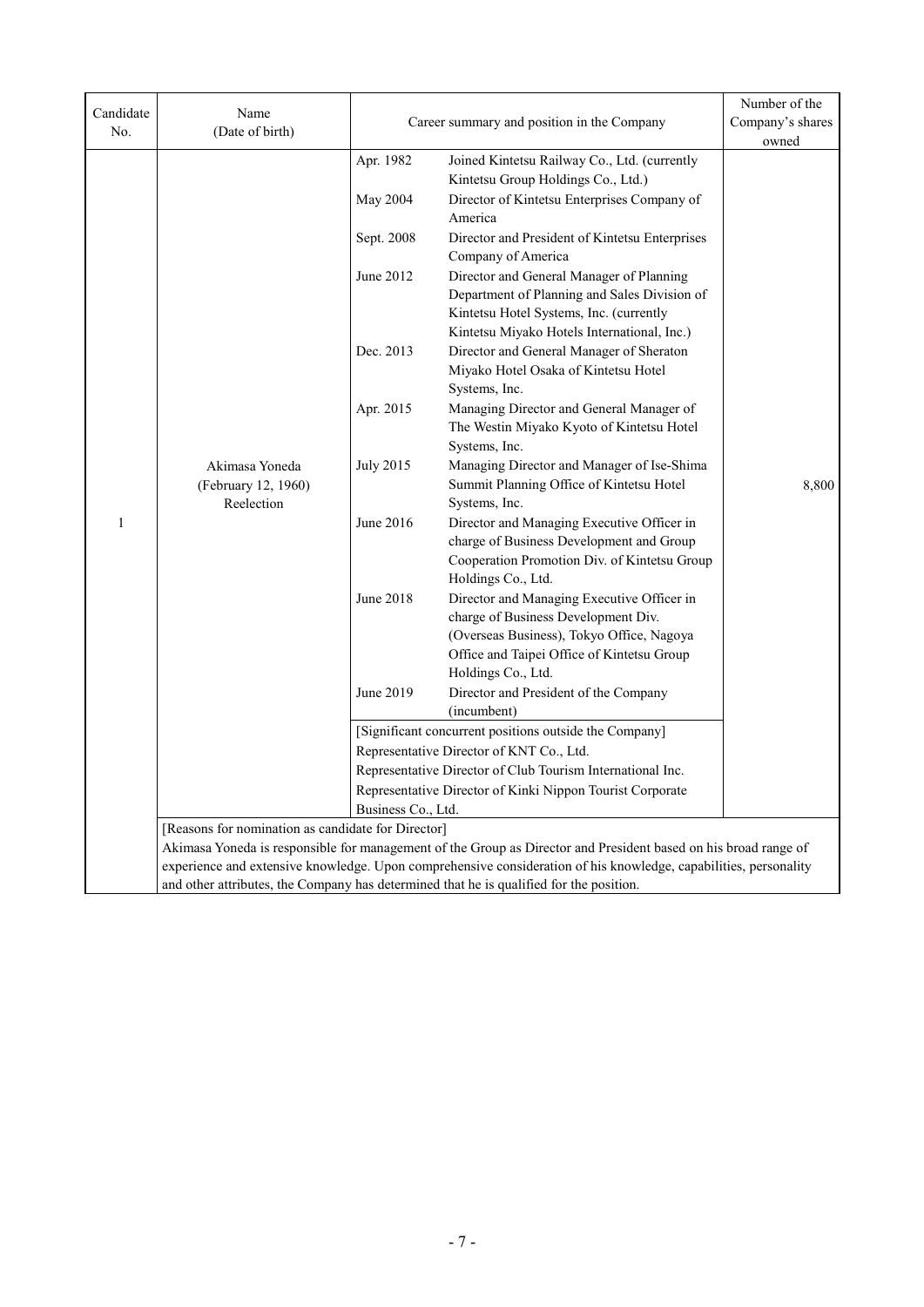| Candidate<br>No. | Name<br>(Date of birth)                            |                                     | Career summary and position in the Company                                                                                   | Number of the<br>Company's shares<br>owned |
|------------------|----------------------------------------------------|-------------------------------------|------------------------------------------------------------------------------------------------------------------------------|--------------------------------------------|
|                  |                                                    | Mar. 1982<br>June 2007<br>June 2008 | Joined the Company<br>Executive Officer of Club Tourism<br>International Inc.<br>Director of Club Tourism International Inc. |                                            |
|                  | Yoshinobu Koyama                                   | June 2011                           | Senior Managing Director of Club Tourism<br>International Inc.                                                               |                                            |
|                  | (December 9, 1961)                                 | Jan. 2013                           | Director of the Company                                                                                                      | 15,450                                     |
|                  | Reelection                                         | June 2013                           | Director and President of Club Tourism<br>International Inc.                                                                 |                                            |
| 2                |                                                    | June 2019                           | Managing Director of the Company                                                                                             |                                            |
|                  |                                                    | June 2020                           | Senior Managing Director of the Company                                                                                      |                                            |
|                  |                                                    | [Responsibility]                    | (incumbent)                                                                                                                  |                                            |
|                  |                                                    |                                     | In charge of President's Office                                                                                              |                                            |
|                  | [Reasons for nomination as candidate for Director] |                                     |                                                                                                                              |                                            |
|                  |                                                    |                                     | Yoshinobu Koyama engaged mainly in the operations of the Individual Travel Division at Club Tourism International            |                                            |
|                  |                                                    |                                     | Inc. and is currently in charge of the President's Office as Senior Managing Director of the Company. Upon                   |                                            |
|                  | determined that he is qualified for the position.  |                                     | comprehensive consideration of his knowledge, capabilities, personality and other attributes, the Company has                |                                            |
|                  |                                                    | Apr. 1983                           | Joined Kintetsu Railway Co., Ltd. (currently                                                                                 |                                            |
|                  |                                                    |                                     | Kintetsu Group Holdings Co., Ltd.)                                                                                           |                                            |
|                  |                                                    | May 2010                            | General Manager of Audit Department of                                                                                       |                                            |
|                  |                                                    |                                     | Kintetsu Railway Co., Ltd. (currently Kintetsu                                                                               |                                            |
|                  |                                                    |                                     | Group Holdings Co., Ltd.)                                                                                                    |                                            |
|                  |                                                    | June 2012                           | General Manager of Management Strategy<br>Office of Comprehensive Strategy Department                                        |                                            |
|                  |                                                    |                                     | of Kintetsu Railway Co., Ltd. (currently                                                                                     |                                            |
|                  |                                                    |                                     | Kintetsu Group Holdings Co., Ltd.)                                                                                           |                                            |
|                  |                                                    | Nov. 2012                           | General Manager of Accounting Department of                                                                                  |                                            |
|                  |                                                    |                                     | Kintetsu Railway Co., Ltd. (currently Kintetsu                                                                               |                                            |
|                  |                                                    | Apr. 2015                           | Group Holdings Co., Ltd.)<br>General Manager of Accounting Department of                                                     |                                            |
|                  |                                                    |                                     | Kintetsu Group Holdings Co., Ltd.                                                                                            |                                            |
|                  | Sadayuki Miyake                                    |                                     | General Manager of Accounting Department of                                                                                  |                                            |
|                  | (September 13, 1959)<br>Reelection                 |                                     | Kintetsu Railway Co., Ltd.                                                                                                   | 5,500                                      |
| 3                |                                                    | June 2016                           | Director and General Manager of Accounting<br>Division of Kintetsu Real Estate Co., Ltd.                                     |                                            |
|                  |                                                    | June 2017                           | Director and Managing Executive Officer in                                                                                   |                                            |
|                  |                                                    |                                     | charge of Management Strategy Div. of                                                                                        |                                            |
|                  |                                                    | <b>June 2018</b>                    | Kintetsu Group Holdings Co., Ltd.<br>Audit & Supervisory Board Member of The                                                 |                                            |
|                  |                                                    |                                     | Kinki Sharyo Co., Ltd.                                                                                                       |                                            |
|                  |                                                    | June 2019                           | Director and Managing Executive Officer in                                                                                   |                                            |
|                  |                                                    |                                     | charge of Accounting Department of Kintetsu                                                                                  |                                            |
|                  |                                                    |                                     | Railway Co., Ltd.                                                                                                            |                                            |
|                  |                                                    | June 2020                           | Senior Managing Director of the Company<br>(incumbent)                                                                       |                                            |
|                  |                                                    | [Responsibility]                    |                                                                                                                              |                                            |
|                  |                                                    |                                     | In charge of Accounting Department                                                                                           |                                            |
|                  | [Reasons for nomination as candidate for Director] |                                     |                                                                                                                              |                                            |
|                  |                                                    |                                     | Sadayuki Miyake engaged mainly in the operations of the accounting and finance divisions of the Kintetsu Group and is        |                                            |
|                  |                                                    |                                     | currently in charge of the Accounting Department as Senior Managing Director of the Company. Upon comprehensive              |                                            |
|                  | qualified for the position.                        |                                     | consideration of his knowledge, capabilities, personality and other attributes, the Company has determined that he is        |                                            |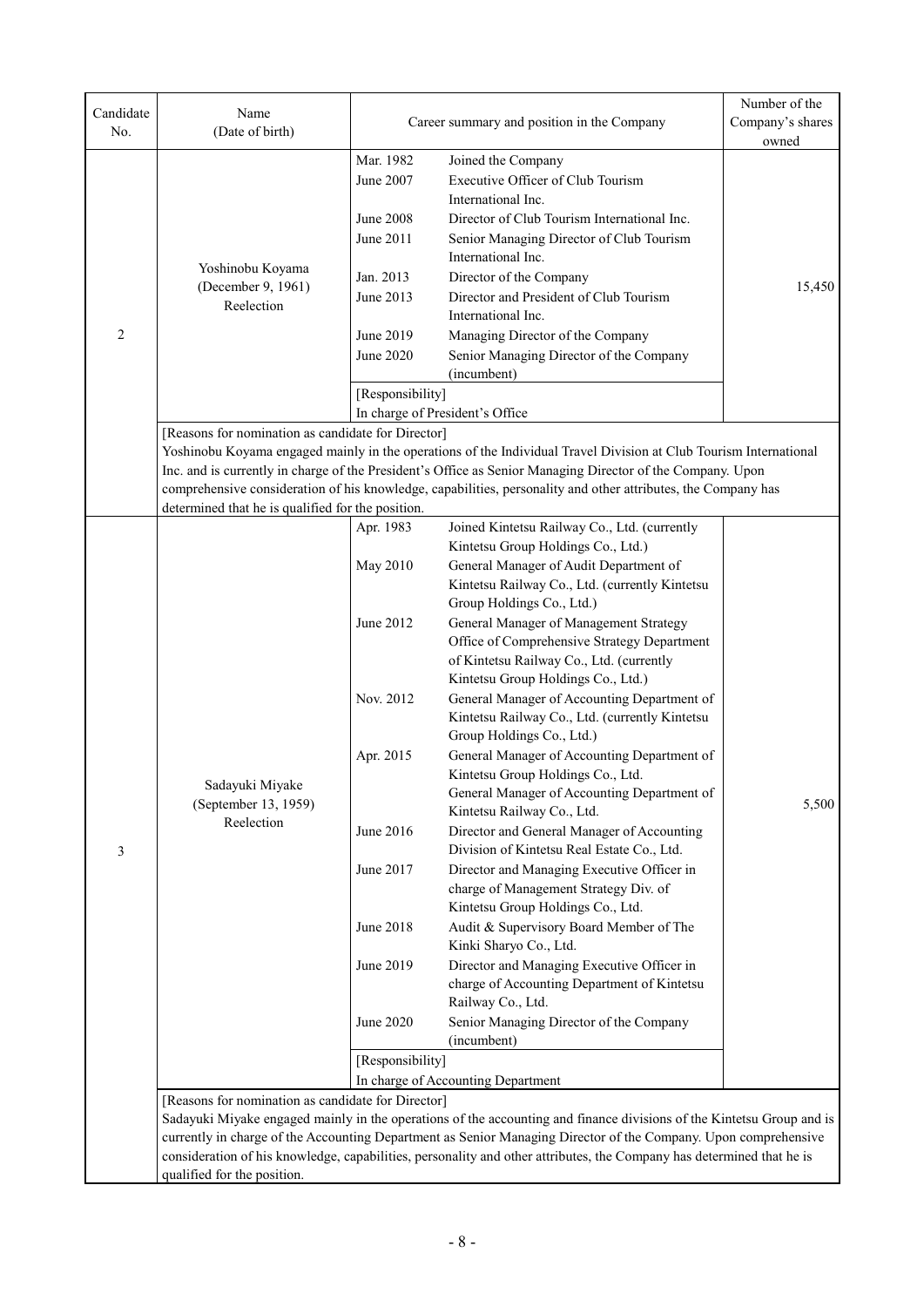| Candidate | Name                                                                                                              |                         |                                                                                                                           | Number of the    |  |  |  |
|-----------|-------------------------------------------------------------------------------------------------------------------|-------------------------|---------------------------------------------------------------------------------------------------------------------------|------------------|--|--|--|
| No.       | (Date of birth)                                                                                                   |                         | Career summary and position in the Company                                                                                | Company's shares |  |  |  |
|           |                                                                                                                   |                         |                                                                                                                           | owned            |  |  |  |
|           |                                                                                                                   | Apr. 1985               | Joined Kintetsu Railway Co., Ltd. (currently                                                                              |                  |  |  |  |
|           |                                                                                                                   |                         | Kintetsu Group Holdings Co., Ltd.)                                                                                        |                  |  |  |  |
|           |                                                                                                                   | Nov. 2007               | General Manager of General Affairs                                                                                        |                  |  |  |  |
|           |                                                                                                                   |                         | Department of Kintetsu World Express, Inc.                                                                                |                  |  |  |  |
|           |                                                                                                                   | Nov. 2008               | General Manager of Business Management                                                                                    |                  |  |  |  |
|           |                                                                                                                   |                         | Department of Group Business Division of                                                                                  |                  |  |  |  |
|           |                                                                                                                   |                         | Kintetsu Railway Co., Ltd.                                                                                                |                  |  |  |  |
|           |                                                                                                                   | Nov. 2010               | General Manager of General Affairs<br>Department of General Affairs Division of                                           |                  |  |  |  |
|           | Shinichi Nishimoto                                                                                                |                         | Kintetsu Department Store Co., Ltd.                                                                                       |                  |  |  |  |
|           | (March 6, 1962)                                                                                                   | May 2013                | General Manager of General Affairs Division                                                                               | 1,400            |  |  |  |
|           | Reelection                                                                                                        |                         | Kintetsu Department Store Co., Ltd.                                                                                       |                  |  |  |  |
| 4         |                                                                                                                   | <b>July 2015</b>        | General Manager of General Affairs & Public                                                                               |                  |  |  |  |
|           |                                                                                                                   |                         | Relations Department of the Company                                                                                       |                  |  |  |  |
|           |                                                                                                                   | Mar. 2016               | Director of the Company                                                                                                   |                  |  |  |  |
|           |                                                                                                                   | June 2020               | Managing Director of the Company                                                                                          |                  |  |  |  |
|           |                                                                                                                   |                         | (incumbent)                                                                                                               |                  |  |  |  |
|           |                                                                                                                   | [Responsibility]        |                                                                                                                           |                  |  |  |  |
|           |                                                                                                                   |                         | In charge of General Affairs & Public Relations Department and                                                            |                  |  |  |  |
|           |                                                                                                                   | <b>Audit Department</b> |                                                                                                                           |                  |  |  |  |
|           | [Reasons for nomination as candidate for Director]                                                                |                         |                                                                                                                           |                  |  |  |  |
|           | Shinichi Nishimoto engaged mainly in the operations of the general affairs divisions of the Kintetsu Group and is |                         |                                                                                                                           |                  |  |  |  |
|           | currently in charge of the General Affairs & Public Relations Department and the Audit Department as Managing     |                         |                                                                                                                           |                  |  |  |  |
|           | attributes, the Company has determined that he is qualified for the position.                                     |                         | Director of the Company. Upon comprehensive consideration of his knowledge, capabilities, personality and other           |                  |  |  |  |
|           |                                                                                                                   | Apr. 1982               | Joined the Company                                                                                                        |                  |  |  |  |
|           |                                                                                                                   | Jan. 2013               | Executive Officer of the Company                                                                                          |                  |  |  |  |
|           |                                                                                                                   | June 2017               | Director of the Company                                                                                                   |                  |  |  |  |
|           |                                                                                                                   | Apr. 2018               | Director and President of KNT-CT Web Travel                                                                               |                  |  |  |  |
|           |                                                                                                                   |                         | Co., Ltd.                                                                                                                 |                  |  |  |  |
|           | Shuichi Uryu                                                                                                      | June 2020               | Managing Director of the Company                                                                                          |                  |  |  |  |
|           | (March 25, 1960)                                                                                                  |                         | (incumbent)                                                                                                               | 3,629            |  |  |  |
|           | Reelection                                                                                                        | Apr. 2021               | Director and President of KNT-CT IT Solutions                                                                             |                  |  |  |  |
|           |                                                                                                                   |                         | Co., Ltd. (incumbent)                                                                                                     |                  |  |  |  |
| 5         |                                                                                                                   | [Responsibility]        |                                                                                                                           |                  |  |  |  |
|           |                                                                                                                   |                         | In charge of IT Planning Department                                                                                       |                  |  |  |  |
|           |                                                                                                                   |                         | [Significant concurrent positions outside the Company]                                                                    |                  |  |  |  |
|           |                                                                                                                   |                         | Director and President of KNT-CT IT Solutions Co., Ltd.                                                                   |                  |  |  |  |
|           | [Reasons for nomination as candidate for Director]                                                                |                         |                                                                                                                           |                  |  |  |  |
|           |                                                                                                                   |                         | Shuichi Uryu is responsible for management of KNT-CT IT Solutions Co., Ltd. as Director and President and serves as       |                  |  |  |  |
|           |                                                                                                                   |                         | the Company's Managing Director, being in charge of the IT Planning Department. Upon comprehensive consideration          |                  |  |  |  |
|           |                                                                                                                   |                         | of his knowledge, capabilities, personality and other attributes, the Company has determined that he is qualified for the |                  |  |  |  |
|           | position.                                                                                                         |                         |                                                                                                                           |                  |  |  |  |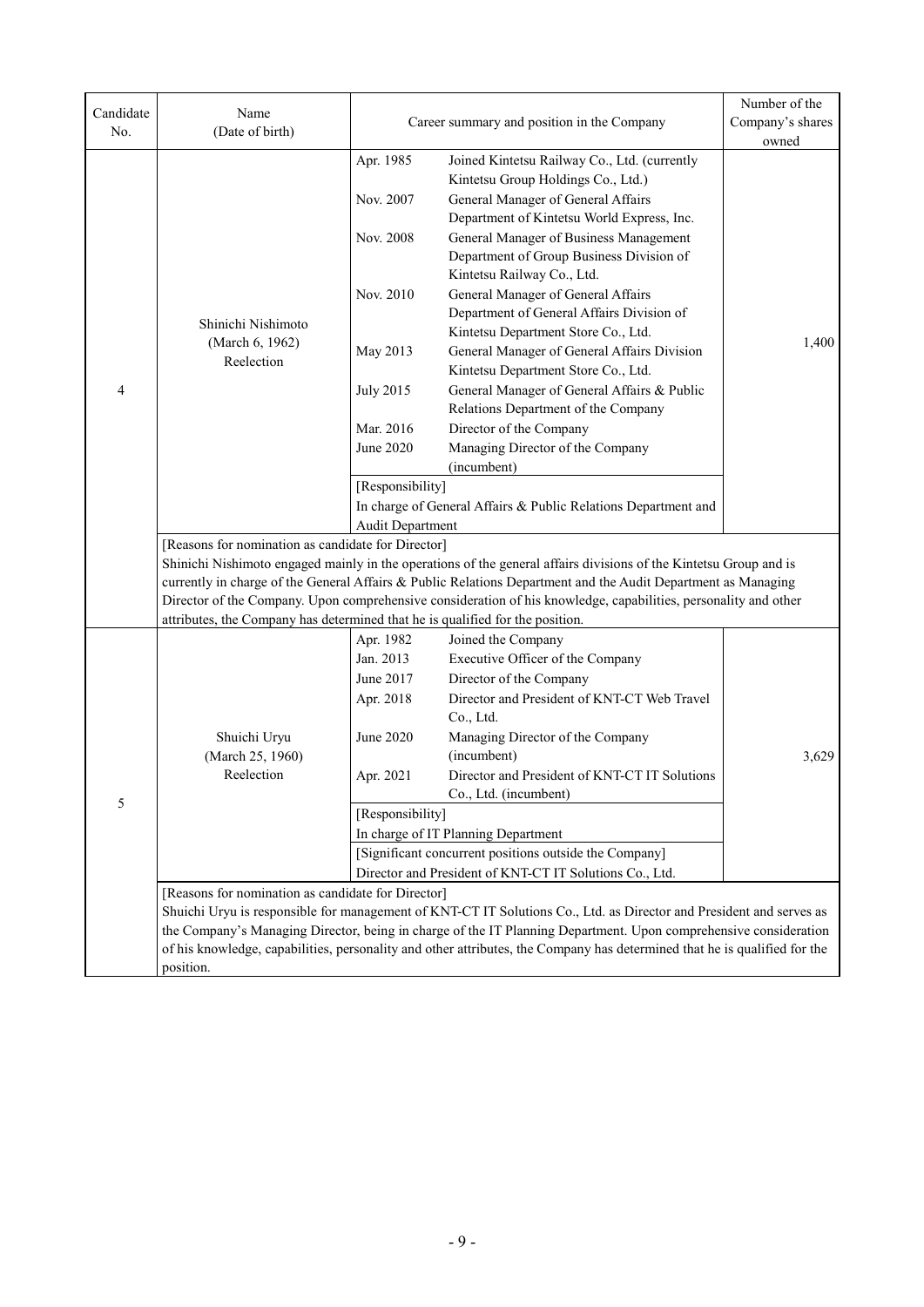| Candidate<br>No. | Name<br>(Date of birth)                                                                                                                                                                                                                                                                                                                                                                                                                         |                                                                                                                                                                                                                                                                                                                                   | Career summary and position in the Company                                                                                                                                                                                                                                                                                                                                                                                                                                                                                                                                                                                                                                                                                                                                                                                                                                    | Number of the<br>Company's shares<br>owned |  |
|------------------|-------------------------------------------------------------------------------------------------------------------------------------------------------------------------------------------------------------------------------------------------------------------------------------------------------------------------------------------------------------------------------------------------------------------------------------------------|-----------------------------------------------------------------------------------------------------------------------------------------------------------------------------------------------------------------------------------------------------------------------------------------------------------------------------------|-------------------------------------------------------------------------------------------------------------------------------------------------------------------------------------------------------------------------------------------------------------------------------------------------------------------------------------------------------------------------------------------------------------------------------------------------------------------------------------------------------------------------------------------------------------------------------------------------------------------------------------------------------------------------------------------------------------------------------------------------------------------------------------------------------------------------------------------------------------------------------|--------------------------------------------|--|
| 6                | Tetsuya Kobayashi<br>(November 27, 1943)<br>Reelection                                                                                                                                                                                                                                                                                                                                                                                          | Apr. 1968<br>June 2001<br>June 2003<br>June 2005<br>June 2007<br>Mar. 2014<br>Apr. 2015<br>Mar. 2016<br>June 2019<br>June 2020                                                                                                                                                                                                    | Joined Kintetsu Railway Co., Ltd. (currently<br>Kintetsu Group Holdings Co., Ltd.)<br>Director of Kintetsu Railway Co., Ltd.<br>(currently Kintetsu Group Holdings Co., Ltd.)<br>Managing Director of Kintetsu Railway Co.,<br>Ltd. (currently Kintetsu Group Holdings Co.,<br>Ltd.)<br>Senior Managing Director of Kintetsu Railway<br>Co., Ltd. (currently Kintetsu Group Holdings<br>Co., Ltd.)<br>Director and President of Kintetsu Railway Co.,<br>Ltd. (currently Kintetsu Group Holdings Co.,<br>Ltd.)<br>Director of the Company<br>Director and Chairman of the Board of Kintetsu<br>Group Holdings Co., Ltd.<br>Director and Chairman of Kintetsu Real Estate<br>Co., Ltd.<br>Director and Chairman of the Company<br>Director of the Company (incumbent)<br>Director, Chairman of the Board and Group<br>CEO of Kintetsu Group Holdings, Co., Ltd.<br>(incumbent) | 2,000                                      |  |
|                  |                                                                                                                                                                                                                                                                                                                                                                                                                                                 | [Significant concurrent positions outside the Company]<br>Director, Chairman of the Board and Group CEO of Kintetsu<br>Group Holdings, Co., Ltd.<br>Director of Kintetsu Department Store Co., Ltd.<br>Outside Director of Kintetsu World Express, Inc.<br>Outside Director of The Kansai Electric Power Company,<br>Incorporated |                                                                                                                                                                                                                                                                                                                                                                                                                                                                                                                                                                                                                                                                                                                                                                                                                                                                               |                                            |  |
|                  | [Reasons for nomination as candidate for Director]<br>Tetsuya Kobayashi has engaged in operations of a broad range of business as a corporate executive of the Kintetsu<br>Group for many years and is currently Director, Chairman of the Board and Group CEO of Kintetsu Group Holdings,<br>Co., Ltd. In recognition of his abundant experience and extensive knowledge, the Company has determined that he is<br>qualified for the position. |                                                                                                                                                                                                                                                                                                                                   |                                                                                                                                                                                                                                                                                                                                                                                                                                                                                                                                                                                                                                                                                                                                                                                                                                                                               |                                            |  |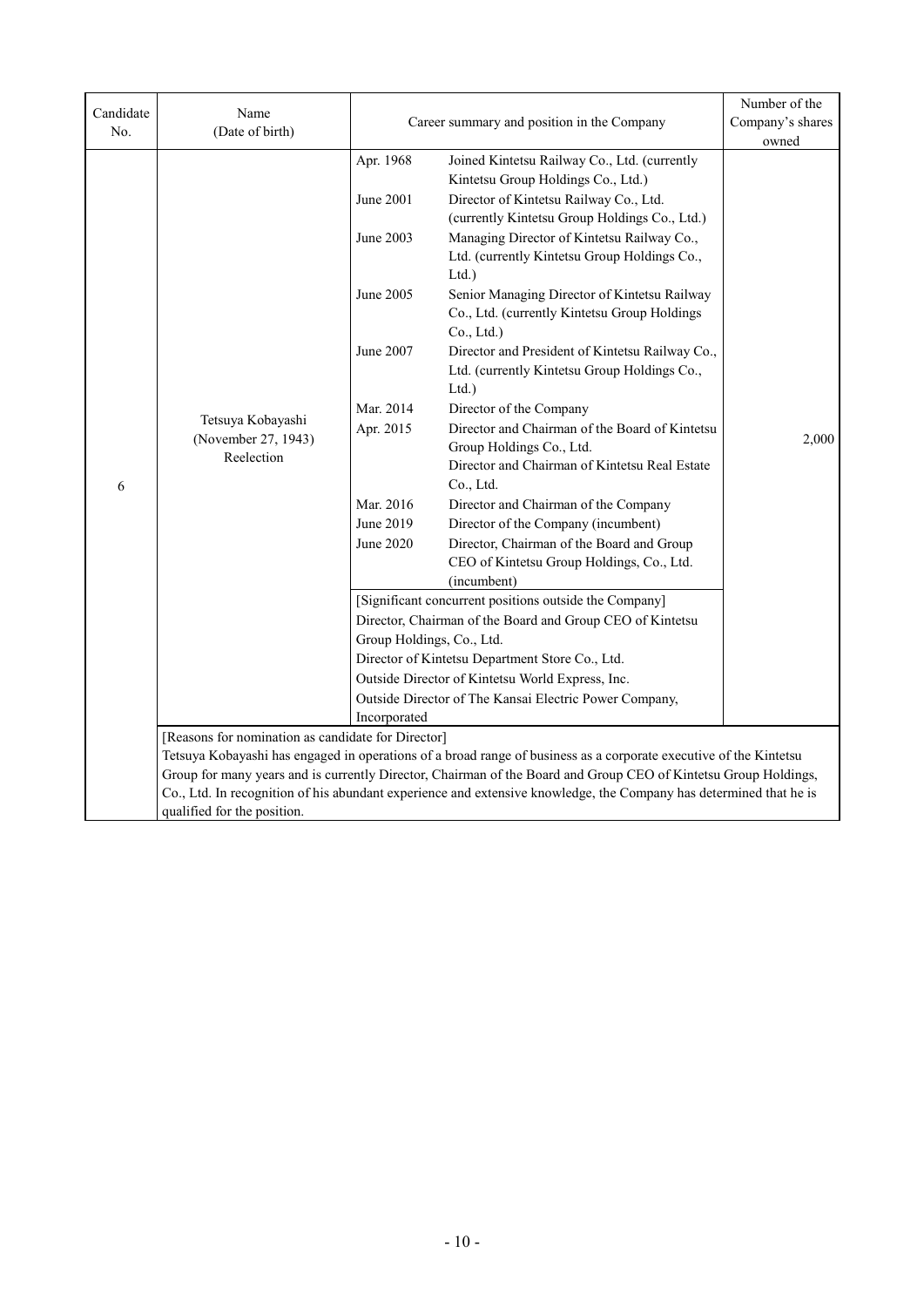| Candidate                                                                     | Name                                                                                                                                                                                        |                                                                                                |                                                                                                                                                                                                                                                                                                                                                                                                                                                                                                                                                                                                                                                                                                                                                                                            | Number of the    |
|-------------------------------------------------------------------------------|---------------------------------------------------------------------------------------------------------------------------------------------------------------------------------------------|------------------------------------------------------------------------------------------------|--------------------------------------------------------------------------------------------------------------------------------------------------------------------------------------------------------------------------------------------------------------------------------------------------------------------------------------------------------------------------------------------------------------------------------------------------------------------------------------------------------------------------------------------------------------------------------------------------------------------------------------------------------------------------------------------------------------------------------------------------------------------------------------------|------------------|
| No.                                                                           | (Date of birth)                                                                                                                                                                             |                                                                                                | Career summary and position in the Company                                                                                                                                                                                                                                                                                                                                                                                                                                                                                                                                                                                                                                                                                                                                                 | Company's shares |
|                                                                               |                                                                                                                                                                                             |                                                                                                |                                                                                                                                                                                                                                                                                                                                                                                                                                                                                                                                                                                                                                                                                                                                                                                            | owned            |
| 7                                                                             | Hiroshi Takahashi<br>(September 3, 1954)<br>Reelection<br>Outside<br>Independent                                                                                                            | Apr. 1977<br><b>June 2001</b><br>June 2007<br>Oct. 2008<br>June 2011<br>June 2017<br>June 2020 | Joined Japan Development Bank (currently<br>Development Bank of Japan Inc.)<br>General Manager of Project Finance<br>Department of Development Bank of Japan Inc.<br>Director of Development Bank of Japan Inc.<br>Member of the Board of Directors and<br>Managing Executive Officer of Development<br>Bank of Japan Inc.<br>Director and President of Skynet Asia Airways<br>Co., Ltd. (currently Solaseed Air Inc.)<br>Director of the Company (incumbent)<br>President of Japan Economic Research Institute<br>Inc. (incumbent)<br>Chairman of Value Management Institute, Inc.<br>Outside Audit & Supervisory Board Member of<br>IINO KAIUN KAISHA, LTD. (incumbent)<br>[Significant concurrent positions outside the Company]<br>President of Japan Economic Research Institute Inc. |                  |
| [Reasons for nomination as candidate for outside Director and expected roles] |                                                                                                                                                                                             | KAISHA, LTD.                                                                                   | Outside Audit & Supervisory Board Member of IINO KAIUN<br>Hiroshi Takahashi has engaged in financial operations at Development Bank of Japan Inc. for many years and currently<br>serves as President of Japan Economic Research Institute Inc., etc. In recognition of his abundant experience and<br>extensive knowledge, the Company has determined that he is qualified to supervise and give advice on business                                                                                                                                                                                                                                                                                                                                                                       |                  |
| 8                                                                             | execution as outside Director.<br>Yasunori Hori<br>(April 6, 1948)<br>Reelection<br>Outside<br>Independent<br>[Reasons for nomination as candidate for outside Director and expected roles] | Sept. 1975<br>Feb. 2001<br>Dec. 2013<br>May 2019<br>June 2019                                  | Joined Hida Hotel Plaza K.K.<br>Director and President of Hida Hotel Plaza<br>K.K.<br>Director and Chairman of Hida Hotel Plaza<br>K.K. (incumbent)<br>Chairman of KNT-CT Partners Association<br>(incumbent)<br>Director of the Company (incumbent)<br>[Significant concurrent positions outside the Company]<br>Chairman of KNT-CT Partners Association<br>Director and Chairman of Hida Hotel Plaza K.K.<br>Yasunori Hori has engaged in hotel management for many years, and has abundant experience and extensive                                                                                                                                                                                                                                                                     | $\overline{0}$   |
|                                                                               | execution as outside Director.                                                                                                                                                              |                                                                                                | knowledge. Besides, in recognition of his deep understanding of the Company's business as Chairman of KNT-CT<br>Partners Association, the Company has determined that he is qualified to supervise and give advice on business                                                                                                                                                                                                                                                                                                                                                                                                                                                                                                                                                             |                  |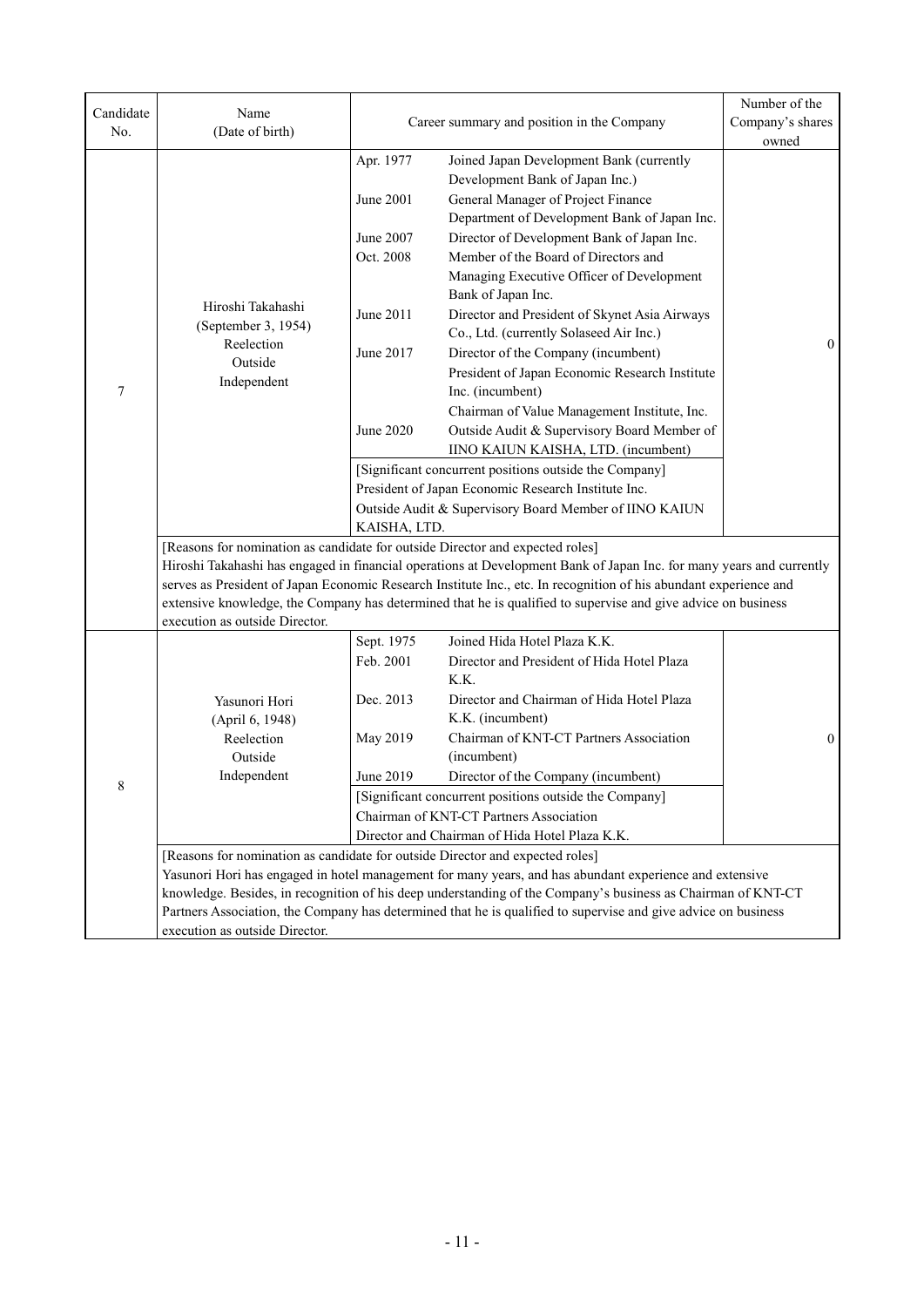| Candidate                                                                                                                   | Name                                                                          |                                                                                                                           |                                                                                                                                | Number of the    |  |  |
|-----------------------------------------------------------------------------------------------------------------------------|-------------------------------------------------------------------------------|---------------------------------------------------------------------------------------------------------------------------|--------------------------------------------------------------------------------------------------------------------------------|------------------|--|--|
| No.                                                                                                                         | (Date of birth)                                                               | Career summary and position in the Company                                                                                |                                                                                                                                | Company's shares |  |  |
|                                                                                                                             |                                                                               |                                                                                                                           |                                                                                                                                | owned            |  |  |
|                                                                                                                             |                                                                               | Oct. 1984                                                                                                                 | Joined Asahi & Co. (currently KPMG AZSA                                                                                        |                  |  |  |
|                                                                                                                             |                                                                               |                                                                                                                           | LLC)                                                                                                                           |                  |  |  |
|                                                                                                                             |                                                                               | June 2000                                                                                                                 | Partner of Asahi & Co.                                                                                                         |                  |  |  |
|                                                                                                                             |                                                                               | June 2010                                                                                                                 | Representative Partner of Asahi & Co.                                                                                          |                  |  |  |
|                                                                                                                             |                                                                               | June 2016                                                                                                                 | Retired from the post of Partner of Asahi & Co.                                                                                |                  |  |  |
|                                                                                                                             |                                                                               | <b>July 2016</b>                                                                                                          | Opened Yusuke Kawasaki C.P.A. Office                                                                                           |                  |  |  |
|                                                                                                                             |                                                                               | June 2017                                                                                                                 | Audit & Supervisory Board Member of the                                                                                        |                  |  |  |
|                                                                                                                             | Yusuke Kawasaki                                                               |                                                                                                                           | Company (incumbent)                                                                                                            |                  |  |  |
|                                                                                                                             | (June 21, 1954)                                                               |                                                                                                                           | Outside Audit & Supervisory Board Member of                                                                                    |                  |  |  |
|                                                                                                                             | New election                                                                  |                                                                                                                           | Kintetsu World Express, Inc. (incumbent)                                                                                       | $\overline{0}$   |  |  |
|                                                                                                                             | Outside                                                                       | June 2020                                                                                                                 | Outside Audit & Supervisory Board Member of                                                                                    |                  |  |  |
|                                                                                                                             | Independent                                                                   |                                                                                                                           | KOBELCO WIRE COMPANY, LTD.                                                                                                     |                  |  |  |
| 9                                                                                                                           |                                                                               |                                                                                                                           | (incumbent)                                                                                                                    |                  |  |  |
|                                                                                                                             |                                                                               |                                                                                                                           | [Significant concurrent positions outside the Company]                                                                         |                  |  |  |
|                                                                                                                             |                                                                               |                                                                                                                           | Certified Public Accountant                                                                                                    |                  |  |  |
|                                                                                                                             |                                                                               |                                                                                                                           | Outside Audit & Supervisory Board Member of Kintetsu World                                                                     |                  |  |  |
|                                                                                                                             |                                                                               | Express, Inc.                                                                                                             |                                                                                                                                |                  |  |  |
|                                                                                                                             |                                                                               | Outside Audit & Supervisory Board Member of KOBELCO                                                                       |                                                                                                                                |                  |  |  |
|                                                                                                                             |                                                                               | WIRE COMPANY, LTD.                                                                                                        |                                                                                                                                |                  |  |  |
|                                                                                                                             | [Reasons for nomination as candidate for outside Director and expected roles] |                                                                                                                           |                                                                                                                                |                  |  |  |
|                                                                                                                             |                                                                               |                                                                                                                           | Yusuke Kawasaki is appropriately performing his duties as an outside Audit & Supervisory Board Member of the                   |                  |  |  |
|                                                                                                                             |                                                                               | Company by utilizing his wide range of experience and high-level insight as a certified public accountant. Although he    |                                                                                                                                |                  |  |  |
|                                                                                                                             |                                                                               |                                                                                                                           | has never been involved in the management of the Company in any way other than being an outside Audit &                        |                  |  |  |
|                                                                                                                             |                                                                               |                                                                                                                           | Supervisory Board Member. However, for the reasons stated above, we concluded that he can appropriately perform the            |                  |  |  |
|                                                                                                                             |                                                                               |                                                                                                                           | duties of an outside director since we can expect him to provide advice on the Company's management from a variety             |                  |  |  |
|                                                                                                                             | of perspectives.                                                              |                                                                                                                           |                                                                                                                                |                  |  |  |
| Notes:<br>1.                                                                                                                | There is no special interest between any of the candidates and the Company.   |                                                                                                                           |                                                                                                                                |                  |  |  |
| 2.                                                                                                                          |                                                                               |                                                                                                                           | Hiroshi Takahashi and Yasunori Hori are candidates for outside Director. Mr. Takahashi and Mr. Hori are both currently         |                  |  |  |
|                                                                                                                             |                                                                               |                                                                                                                           | outside Directors of the Company, and at the conclusion of this meeting, their tenure will have been five years and three      |                  |  |  |
|                                                                                                                             | years, respectively.                                                          |                                                                                                                           |                                                                                                                                |                  |  |  |
|                                                                                                                             |                                                                               |                                                                                                                           | 3. Yusuke Kawasaki is a candidate for outside Director. Mr. Kawasaki is currently an outside Audit & Supervisory Board         |                  |  |  |
|                                                                                                                             |                                                                               |                                                                                                                           | Member of the Company, and at the conclusion of this meeting, his tenure will have been five years. He plans to resign         |                  |  |  |
|                                                                                                                             |                                                                               |                                                                                                                           | from the position of outside Audit & Supervisory Board Member at the conclusion of this meeting.                               |                  |  |  |
|                                                                                                                             |                                                                               |                                                                                                                           | The Company has submitted notification to the Tokyo Stock Exchange that Mr. Takahashi, Mr. Hori and Mr. Kawasaki               |                  |  |  |
|                                                                                                                             |                                                                               |                                                                                                                           | have been designated as independent officers as provided for by the aforementioned exchange. If Yusuke Kawasaki                |                  |  |  |
|                                                                                                                             |                                                                               |                                                                                                                           | assumes the office of Director, he will be notified to the exchange as an independent outside director again.                  |                  |  |  |
|                                                                                                                             |                                                                               |                                                                                                                           | 5. Pursuant to Article 427, paragraph (1) of the Companies Act and Article 27 and Article 35 of the Articles of Incorporation, |                  |  |  |
|                                                                                                                             |                                                                               |                                                                                                                           | the Company has entered into agreements with Mr. Takahashi, Mr. Hori and Mr. Kawasaki to limit their liability for             |                  |  |  |
|                                                                                                                             |                                                                               |                                                                                                                           | damages under Article 423, paragraph (1) of the Companies Act to the amount prescribed by laws and regulations. If Mr.         |                  |  |  |
|                                                                                                                             |                                                                               |                                                                                                                           | Takahashi, Mr. Hori and Mr. Kawasaki assume the office of Director, the Company plans to renew the aforementioned              |                  |  |  |
|                                                                                                                             | agreements with them.                                                         |                                                                                                                           |                                                                                                                                |                  |  |  |
|                                                                                                                             |                                                                               |                                                                                                                           | 6. The positions and responsibilities of each candidate at the present and in the past ten years at Kintetsu Group Holdings    |                  |  |  |
|                                                                                                                             |                                                                               | Co., Ltd. and its subsidiaries and associates as officer or executive are as indicated in "Career summary and position in |                                                                                                                                |                  |  |  |
|                                                                                                                             |                                                                               | the Company" or "Significant concurrent positions outside the Company."                                                   |                                                                                                                                |                  |  |  |
| 7.                                                                                                                          |                                                                               |                                                                                                                           | The Company has concluded a directors and officers liability insurance policy in which all Directors and Audit $\&$            |                  |  |  |
|                                                                                                                             |                                                                               |                                                                                                                           | Supervisory Board Members are the insured parties with an insurance company. Each of the candidates for Director is            |                  |  |  |
| already an insured party under the policy and will continue to be such after their reelection. The policy will cover losses |                                                                               |                                                                                                                           |                                                                                                                                |                  |  |  |
|                                                                                                                             |                                                                               |                                                                                                                           | incurred in cases where a candidate for Director who is the insured receives a claim for damages arising from the              |                  |  |  |
|                                                                                                                             |                                                                               |                                                                                                                           | performance of duties as well as losses incurred when the insured assumes legal liability for the damages against the          |                  |  |  |
|                                                                                                                             | company.                                                                      |                                                                                                                           |                                                                                                                                |                  |  |  |
|                                                                                                                             |                                                                               |                                                                                                                           | The expertise and experiences (ckill metrix) of condidates for Director are as follows:                                        |                  |  |  |

8. The expertise and experiences (skill matrix) of candidates for Director are as follows: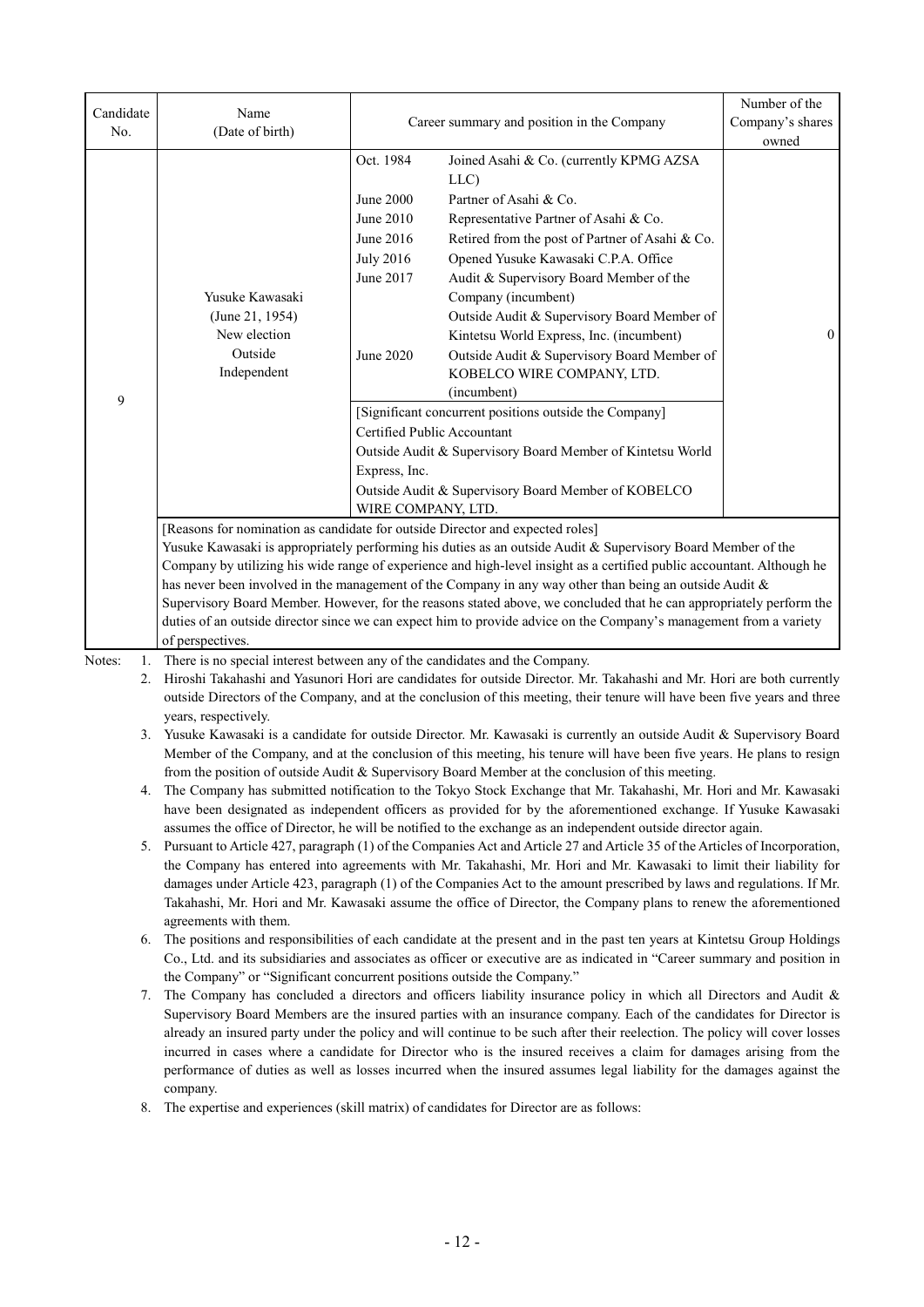| No.            | Name               | <b>Business</b><br>management | Marketing  | Compliance,<br>legal, SDGs | Accounting,<br>finance | IT | Global |
|----------------|--------------------|-------------------------------|------------|----------------------------|------------------------|----|--------|
| $\mathbf{1}$   | Akimasa Yoneda     | $\bigcirc$                    | ∩          |                            |                        |    | ∩      |
| 2              | Yoshinobu Koyama   | ∩                             | ∩          |                            |                        |    |        |
| 3              | Sadayuki Miyake    |                               |            |                            | O                      |    |        |
| $\overline{4}$ | Shinichi Nishimoto |                               |            | O                          |                        |    |        |
| 5              | Shuichi Uryu       |                               | ∩          |                            |                        | ∩  | ∩      |
| 6              | Tetsuya Kobayashi  | ()                            | ()         |                            |                        |    |        |
| $\tau$         | Hiroshi Takahashi  | ( )                           | ∩          |                            |                        |    | O      |
| $\,8\,$        | Yasunori Hori      | ∩                             | $\bigcirc$ |                            |                        |    | ∩      |
| $\mathbf{9}$   | Yusuke Kawasaki    |                               |            | O                          | ∩                      |    | ∩      |